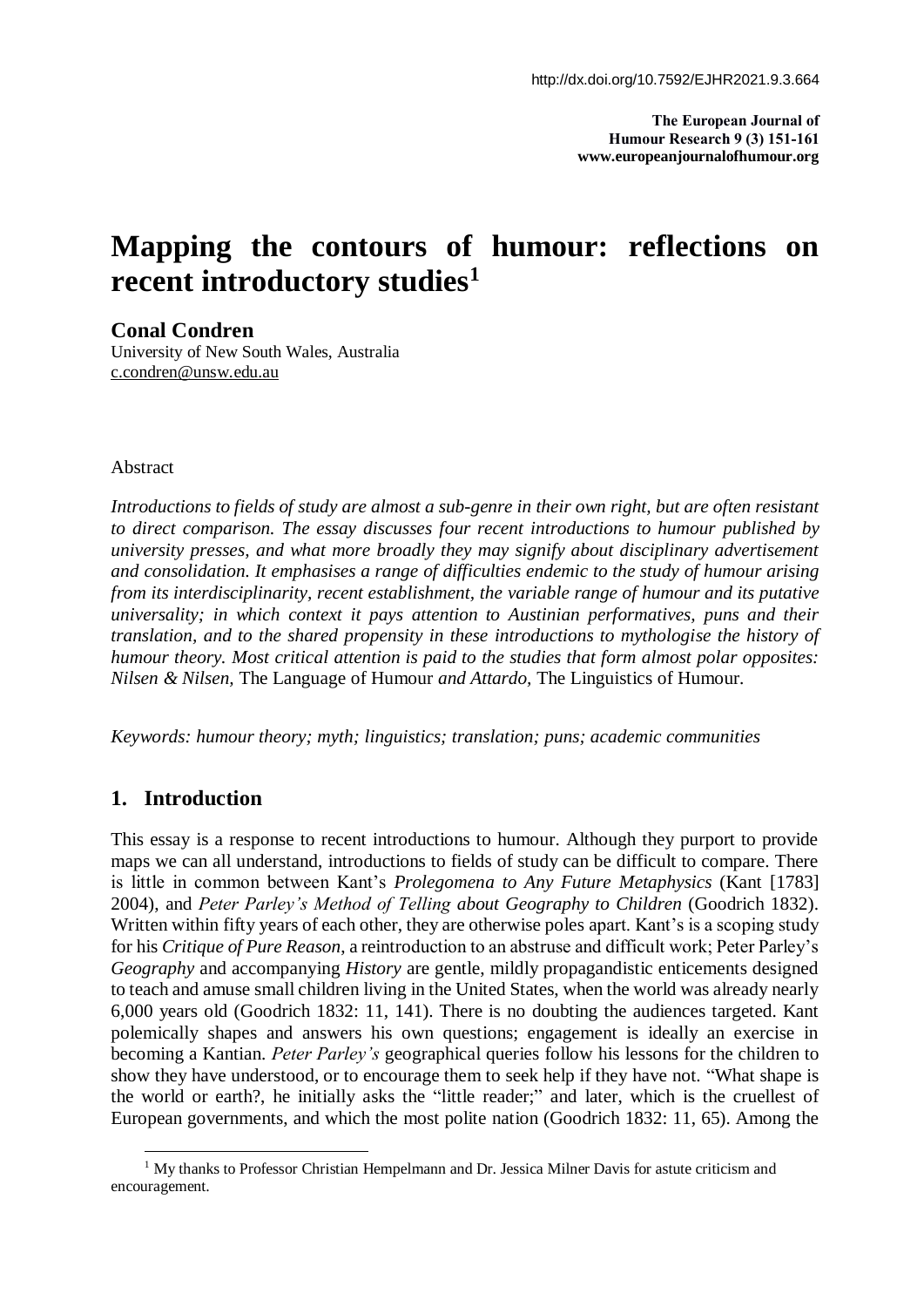final tranche of questions on the world's diversity of religious belief is "What is the only true religion?" (Goodrich 1832: 119).

Introductions can thus run the gamut from being essential building blocks to readily dispensable scaffolding; they can also be catechisms to buttress orthodoxy. In academia, what is being introduced for whom, and to what end may not always be straightforward, but should show what is largely accepted in a given field, and reveal something of the dynamics of the publishing world and academic life. Indeed, irrespective of a target audience, a good introduction can effectively advertise an activity and aid its consolidation. There is, however, a price to be paid. As I shall illustrate, introductions are apt to trade in the simplistic, and perpetuate myths that are otherwise discounted, as *Peter Parley* teaches Archbishop Ussher's already discredited dating of the Creation (23 October, 4004 BCE).

Despite the lack of uniformly unmistakable marks, introductory works do at least have some common denominators: the requirement of accessibility, the assumption that the reader will have little knowledge, and the hope that the audience will be wide. On these bases, introductions should not be treated as failed or scaled-down monographs, whose common denominators are close to being the reverse – often at odds with orthodoxy, and inaccessible to any but the specialist. In practice, not all introductions conform to such a schematic dichotomy. In a number of respects, Salvatore Attardo's introduction, *The Linguistics of Humour*, edges closer to the monographic extreme (Attardo 2020); and my reactions to the Nilsens' *Language of Humour* indicate how difficult it can be to put monographic criteria of judgment entirely to one side (Nilsen & Nilsen 2018). Although I cannot pretend to do justice to either, these two books will take up most direct attention as they indicate best the extremities of introductory surveys.

## **2. General characteristics and the specific problems of humour**

The works that have stimulated these reflections (Carroll 2014; Nilsen & Nilsen 2018; Eagleton 2019; Attardo 2020) are all by university presses whose reputations have depended upon monograph publication from which can flow precious little in the way of profit, but much in the currency of prestige. That, after all has been the point of such presses, whose taxable status is thus usually as charities. In contrast, the commercial press has almost invariably to consider profitability. That Cambridge, Oxford and Yale University presses have turned to the introduction may tell us a little about adjusting publishing priorities, or widening horizons. Nevertheless, the badge of a university press furnishes expectations of high quality; and certainly writing a good introduction is no easy matter.

Naturally, it must come from wide knowledge, but also requires a particular attention to what might be left out and ruthlessness in redaction. For these ends, the sense of audience is crucial. Writing a monograph or a journal article for an academic readership is in a way altogether easier; its character can be taken for granted, writing is for oneself and one's peers. Certainly, too rosy a picture can be painted of this. Vested intellectual interests can always be excited and toes easily trampled. Notwithstanding, the Introduction always involves some whistling in the dark.

Any established field of study will have specific problems for the introductory text. Those of humour studies are acute. Crucially, it is simply not a discipline but a broad subject matter, often of secondary interest in a number of more or less distinct modes of enquiry (Nilsen & Nilsen 2018: 1-2). Humour is of sustained interest in sociology, politics, psychology, linguistics, and has been a more occasional focus in law, health studies, neuroscience, biochemistry and anthropology. The great totality of humour research, then, is not cohered by any single set of academic procedures, conventions, priorities and points of exclusion. It does not have a universally accepted and specialist conceptual vocabulary, though clearly Attardo would like to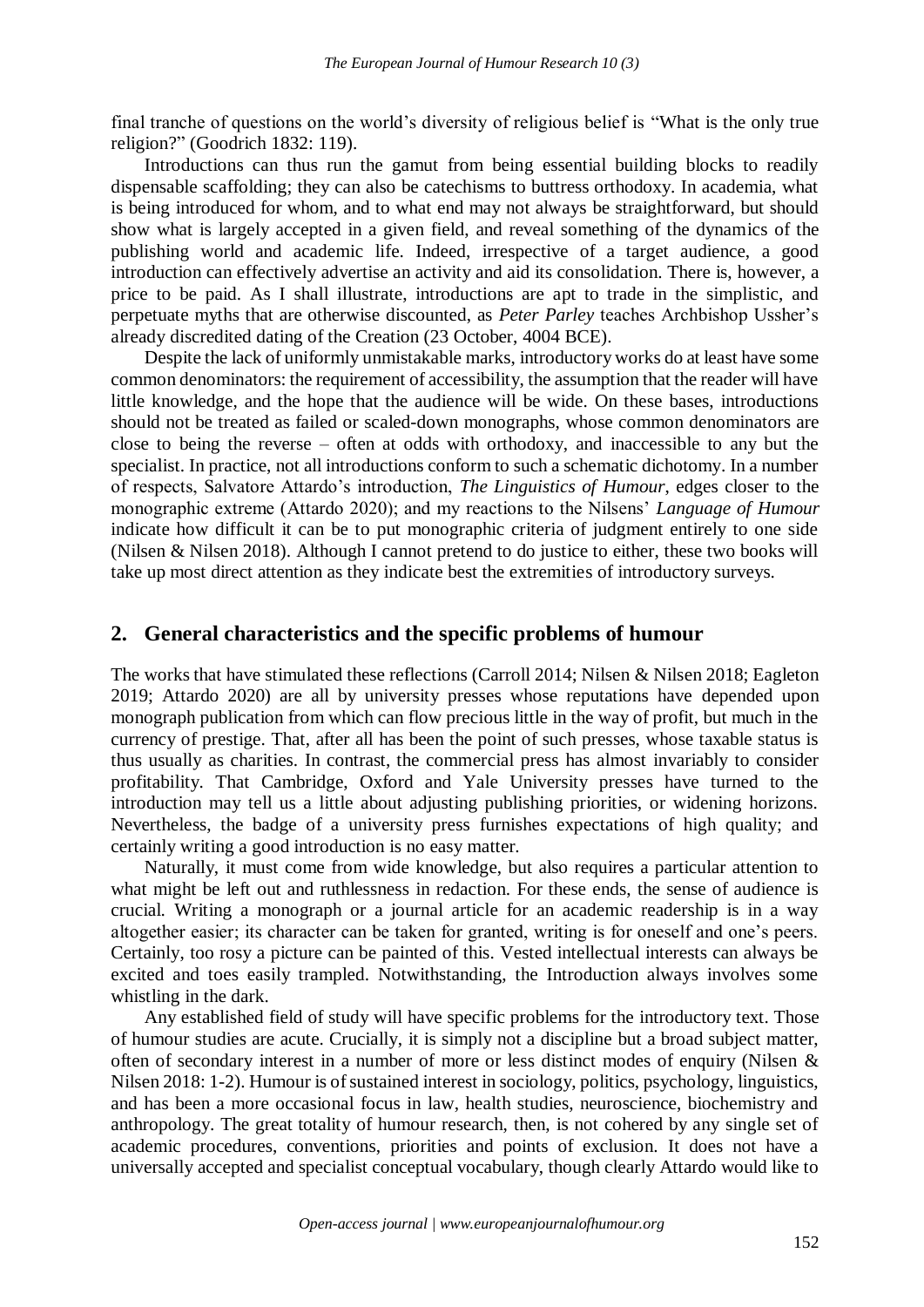see one (Attardo 2020). As the Nilsens tellingly remark, posited universal theories of humour usually reflect the specific disciplines from which they have come (Nilsen & Nilsen 2018: 1, 250-60). The unstated corollary is that those from other disciplines are likely to suspect an intellectual imperialism behind the desire for a common conceptual terminology. Thus, there is less that an introduction to the study of humour can take for granted than an introduction to accountancy or astrophysics; for these assume a certain kind of disciplinary literacy. In such cases, introductions can take a place in a more uniform and hierarchical pattern of education.

#### **2.1. Zones of exclusion**

That humour is so often an indication of what lies beyond it is bound to encourage a breadth of interest; yet only some areas of the study of humour are canvassed in these works. The Nilsens give attention to legal jokes and the oddities of legislation (Nilsen & Nilsen 2018: 150-63); but in all these accounts, the lawyer's perspective in often different types of legal system, when confronting the criteria for licit expression, or concerning the allegedly humorous in the context of defamation, slander, censorship, tort and malicious intent, are matters hardly touched on. The neuroscientist, statistician, the biochemist, also wait in the wings; their presence would no doubt impossibly clutter the stage (though the Nilsens do pay some attention to medicine and therapeutic clowning).

Such absences are not unreasonable. There are lines of intellectual enquiry for which humour might be of only instrumental concern, and so attention to them in an introduction would sacrifice focus. If a neuroscientist uses cartoons to help stimulate chemical reactions in the brain, the humour may well be of subordinate interest to the electro-chemical responses vital to mapping neural pathways. Or a statistician might be attracted to humour principally to explore the methodological difficulties in providing sound evidence when relying on any porous or culturally complex classifier (Tavory 2014). In this way, statistical analyses of humour can be as treacherous as attempts to quantify party affiliations and voting patterns in early  $18<sup>th</sup>$  century England, when the party labels "Whig" and "Tory" meant different things to different people, and "party" itself was often a term of selective derogation. That is, what people are actually talking about when relying on a general term such as party or humour can be an arithmetical challenge in its own right.

This situation where understanding humour per se is a contingent means to a further end, is justifiably absent in an introduction; but awareness of the full range of research and scholarship potentially touching on humour may help explain why theory is apt to loom large in introductions to humour; for theory helps delineate and give coherence to enquiry. It can make the introduction more manageable, albeit at the risk of giving disproportionate attention to the abstract categories that those working on humour might use or take for granted. It can help mitigate or rationalise the distortions attendant upon the need to leave so much out of consideration. The Nilsen's are an exception here, for while being relentlessly inclusive, they give relatively little concentrated attention to theory, with, as I will suggest, deleterious consequences. More obviously, in introductions the tidiness of the joke is likely to assume centre stage, because of its typical self-contained brevity. It can thus easily stand in for humour *per se*: a convenient means of encapsulating a field becomes misleading.

#### **3. The variable scope and promotion of humour**

The putative common subject matter *humour* is not in this respect conspicuously helpful. Noël Carroll remarks that we see humour everywhere (Carroll 2014: 7). Indeed, but what are we actually seeing? Or, does some notion of humour provide the conceptual perspective that enables us to see everything in a certain way? The Nilsens briefly raise this possibility (Nilsen & Nilsen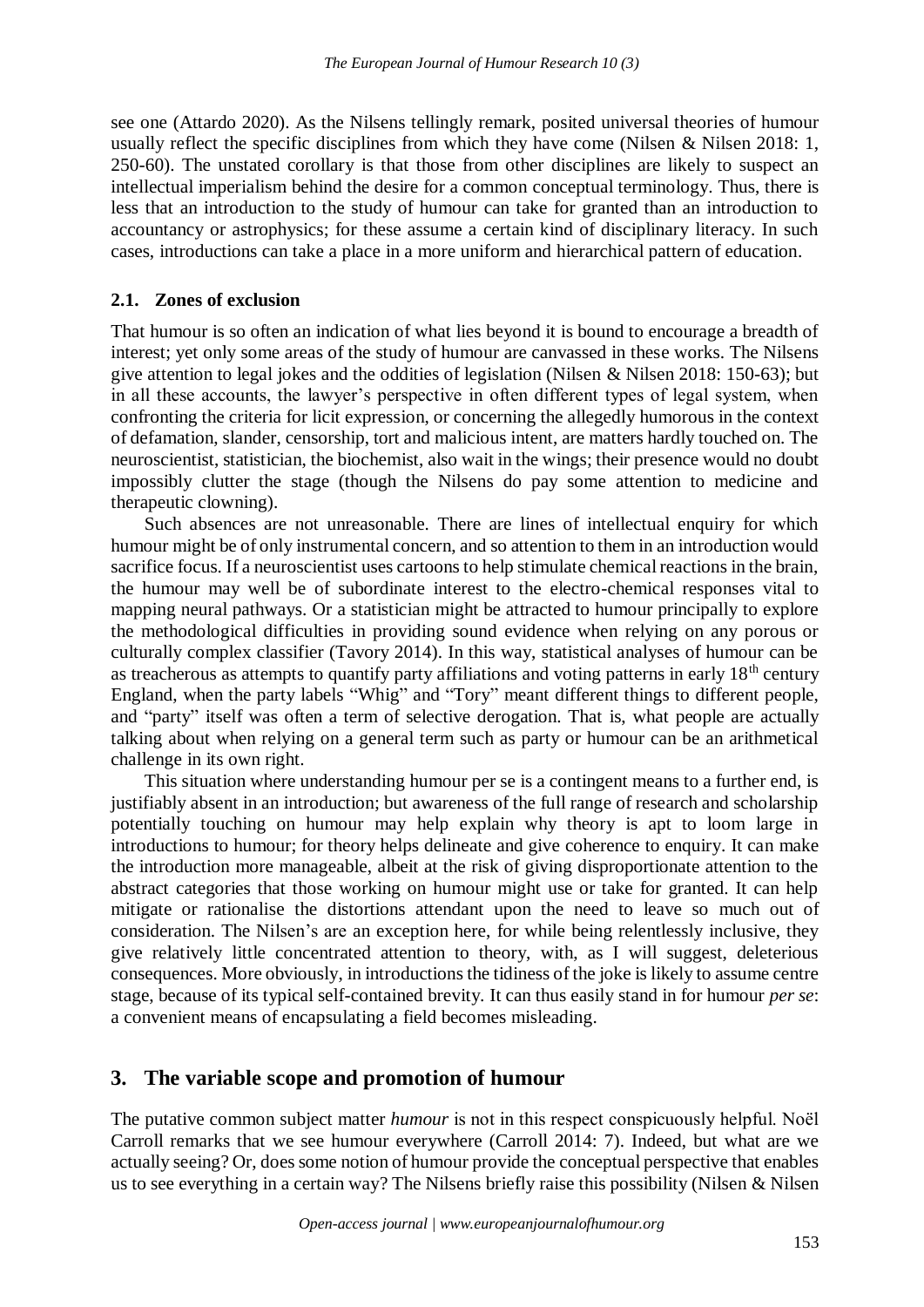2018: 1-3), only to convert an important epistemological issue into a mundane and approachable question of personal style. Yet whatever we see, as each of these authors is aware, we are not necessarily seeing jokes. As no one needs telling, humour is complex, contradictory, and difficult to determine. Robert Escarpit, in his still valuable introduction to humour (also a product of the university press), stressed the difficulties of providing an encompassing definition for anything as problematic, before giving more attention than most to the changing fortunes of the term and its cognates (Escarpit 1960: 5-32). This was appropriate as he was helping legitimate a difficult, even, he believed, indefinable loan word in French as a key to a neighbouring culture: in word and deed *humour*, as opposed to *humeur* was fundamentally an English language phenomenon. His problem, however, lay less in any formal process of definition as he supposed, than in determining how and when to apply the general term, and how far its usage corresponded to *wit*, for which in *l'esprit* the French do have a close equivalent.

The word *humour*, in keeping with the global reach of English, is now thoroughly internationalised, which only broadens its range, sustaining an illusion of universality. Attardo, rightly argues, and in line with Escarpit among others, that humour should best be regarded as an umbrella term, a general classifier imperfectly sheltering a range of specifically identified discursive phenomena such as irony, nonsense, wit, satire, hoax and jest. This I take to be entirely reasonable, although I think its implications are yet to be explored as fully as they might. The umbrella term is close to being a simulacrum of the parasolic nature of humour studies itself; and certainly the term's ecumenical standing can accommodate further changes and cultural differences. These can only make the terrain confronting introductions awkwardly uneven and shifting. Puns, for example, are largely treated as jesting forms of humour in English, an understanding carried without question into these works. In Japanese, however, puns are far less commonly associated with humour, so their status under the auspices of *yūmoa* is more marginal (Nagashima 2006; Dybala et al. 2012:7-13). Ipso facto, the words for joke (*kaikai*, obsolete, *jōdan* or *jōku*) have a modified scope. In introducing the loanword humour (*youmo*) into Mandarin, Lin Yutang effectively excluded a whole class of jests (*huaji*) from its legitimate range; satire was also beyond the bounds of humour (Qian 2007: 283-4). Meanwhile back in English, satire has been largely narrowed to being just a type of humour, thus allowing Attardo to locate it unambiguously within humour's semantic field (Attardo 1994: 7). Only a hundred years ago this would have looked misleadingly eccentric.

#### **3.1. Uncertainties of focus**

Added to the problems of variable scope and application, is that of focus, whether the introduction is to humour, to its study, or even to its theory. These can be ambiguously linked and lead in different directions. An introduction to humour per se would have to be comprised principally of jokes, witty remarks, nonsensical propositions, ironic asides, silly images, the simply absurd and so forth; a joke book can, after all, put on display, if it cannot define, what a good deal of humour amounts to in a given culture. The Nilsens' work comes closest to this extreme. An introduction to the study of humour might do without many illustrative jokes. It might be an essay in institutional sociology, a study of how, when where, and under what administrative and financial constraints humour is recognised as a field of academic study. There might be few jests in a work devoted to refining theories of humour.

Underlying such niceties is the problem most likely to haunt any introduction, of whether humour is principally something to be celebrated or to be understood and explained. The presentation of a strong thesis can cut through a lot of these difficulties, but introductions are precisely the sorts of writing in which the cohering theme of argument needs to be muted in the interests of a reliable overview. Carroll is a touch apologetic about using incongruity theory as a way into humour as a whole. Giovanntonio Forabosco also chose to introduce humour by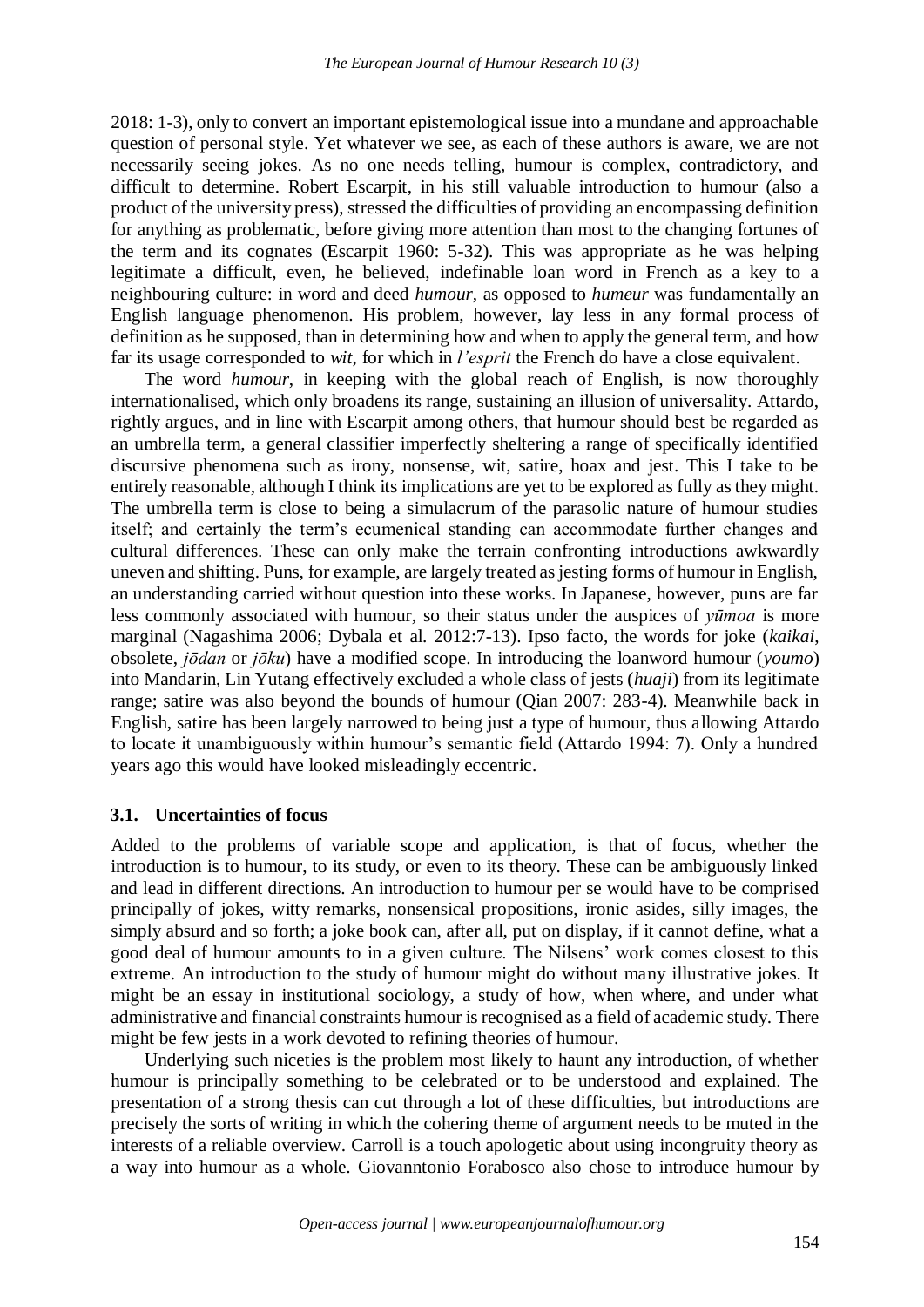cautiously advancing incongruity theory as adequate for its understanding mainly in psychology (Forabosco 2014). A little like the ethics of book reviewing, the principal task is to give an outline of what the subject is about. Therein lies a problem, as I have indicated, outlines are apt to mislead by omission. Because of this, reviews of introductions are likely to be cursory. Much effort can garner little scholarly attention, or attention that is unduly critical because something has to be said about what should basically be known to specialists.

## **4. The problem of recent origins**

As an academic enterprise, the formal study of humour is also relatively recent. Initially shaped by the preoccupations of psychology, it is now most notably an aspect of linguistics, sociology, politics and literary studies (Attardo 2014: xxxi). Consequently, introductions written before it was established, such as Leacock's (1935) and Escarpit's (1960) were little informed by the sort of theories setting out to define the nature and functions of humour that have since become meat and drink to those engaged in establishing and advancing an academic endeavour. Confrontation with the tensile claims of superiority, incongruity and release is now almost inescapable.

Because the area of study is relatively recent, introductions to it can also less confidently draw on traditions of introductory activity that have helped enhance established practices and presumptions found elsewhere in the academy. Anyone, for example, attempting to write a history of political thought can assume an orientating context of activity going back to the  $19<sup>th</sup>$ century; such histories amount to a sub-genre of political studies. Introductions to political science (and histories of political thought were invented to serve and promote the new discipline) are similarly long-standing. To be sure, this situation itself creates a problem of redundancy – why is a new introduction needed?

Answers, however, have hardly been beyond the resourcefulness of academics. In any case, for marketing reasons, publishers like to know that there is an existent area in which a proposed volume can be placed in order to gauge possible sales. Despite the promotional rhetoric we are all encouraged to employ, the bracingly original, or the rampantly interdisciplinary can be risky propositions to sell. For a highly mutable and cautious industry, it is better to deepen a wellploughed and trodden furrow than dig a hole somewhere else. Nowadays, with large student bodies there is the expectation, encouraged by the publishing industry, educational theory and the pressures of teaching practice that textbooks are indispensable. That is decidedly contrary to my experience. Nevertheless, humour studies are neither so assured, substantial, if one counts posteriors on seating, nor grounded in traditions of introductory iteration to make the new introduction such a relatively unproblematic project. The need to hunt that illusive Snark-like creature *the general reader* is still likely to be a complicating necessity – as the websites of university presses make clear.

## **5. Significance and theory for the reader**

Taken together the introductions discussed here also provide a crude index for the changed status of studying humour in its own right and a broad interest in its results; they are signs of a furrow worth more working. Stephen Leacock hoped that humour might eventually be studied in universities (Leacock 1935: 5-7, 184). The necessity for any one of these books would have delighted him. Four within a few years of each other would have been an unlooked for cornucopia, strewn over a field of enquiry now needing to be tended, weeded, harvested, taken to market and sold; not only to students and general readers, but also, if only implicitly, to wellestablished neighbours in the academy. Potentially these are competitors or collaborators across the structures of the university. A good introduction can help solidify and enhance the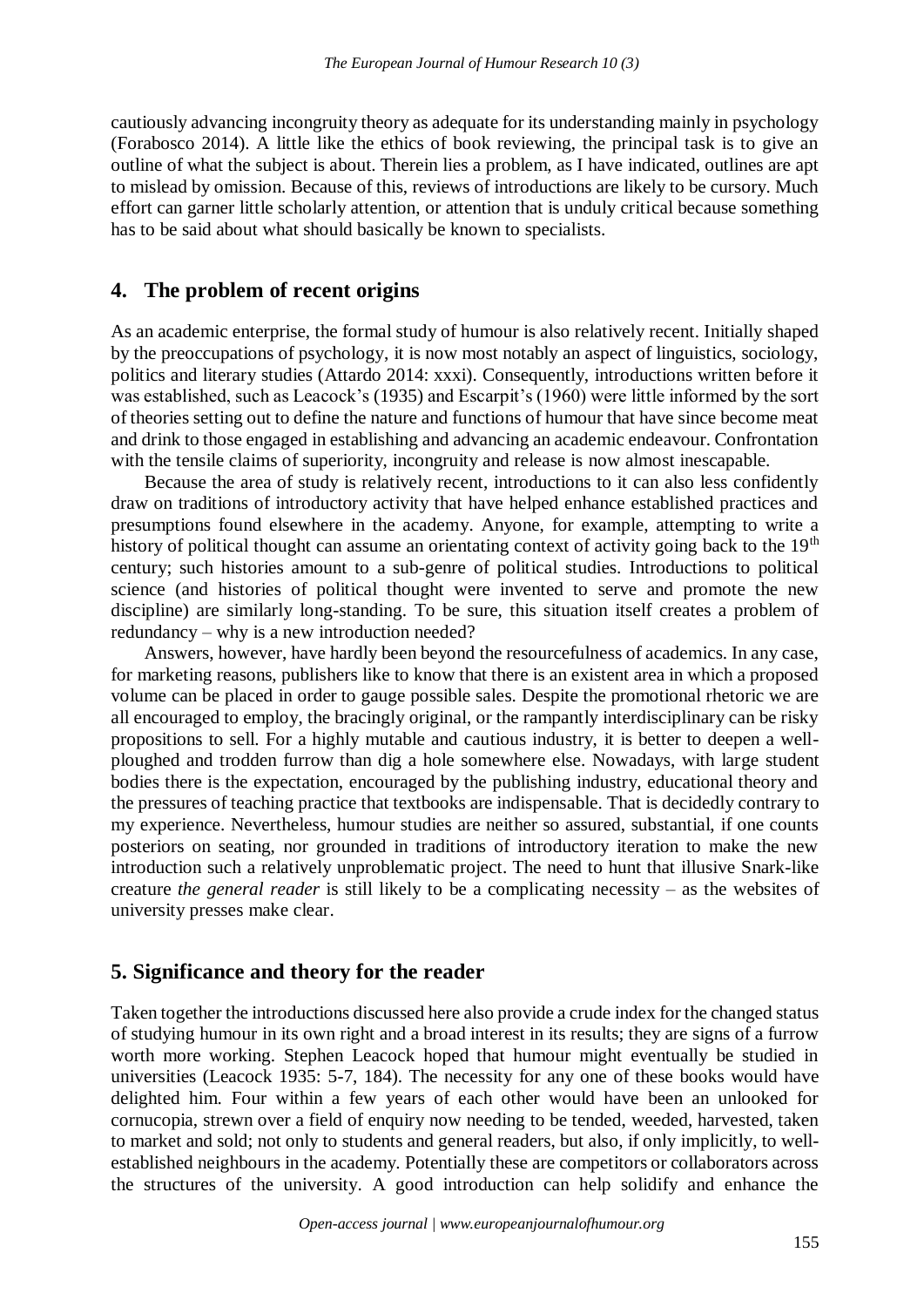independence of an institutional identity that still might be subject to absorption, or reabsorption into disciplines such as linguistics, psychology or sociology; by the same token, a bad one might arrest a noble cause.

Eagleton's study (Eagleton 2019) clearly has an eye principally on the general reader, the only audience Leacock could realistically have had in mind, although what counted as a general reader in 1935 might be unlike one of today. But in surveying conceptions of humour, Eagleton also draws particular attention to Francis Hutcheson (1694-1746), a philosopher who, he claims, deserves to be better known and elevated into a pantheon of humour theorists (Eagleton 2019: 111, 115). Carroll's book is also focused on the attention of the otherwise educated, with an early nod towards those familiar with humour theory, and with which his work is then partially engaged (Carroll 2014); but the onus of extreme brevity, as part of a series of such works about significant areas of intellectual activity is indicative of how far the study of humour has become established. In contrast the Nilsens' volume, decidedly the most compendious in its range has the most specific focus on the American college student, for whom, it seems even their own theory, must take a back seat, (Nilsen & Nilsen 2018: 1-2, 248-61). They refer to their theory as comprising features, functions and subjects of humour. As features and functions are aspects of any subject fit for study, it is difficult to see them as offering more than helpful captions for the student. They also occasionally allude to established theories, principally of release and incongruity, and underline the importance of ambiguity when they are discussing specifics. Attardo's emphasis is again different as it is on linguistic theory for the international community of humour scholars and advanced students engaged in humour research (Attardo 2020). It is a moot point how far this makes these studies complementary or incomparable.

#### **5.1. Accessibility and style**

Each passes any putative test of accessibility. Carroll's work is appropriately pithy and pellucid, although starting off by referring to a vast literature on humour as a "conversation" jarred (Carroll 2014: 4). Attardo's style is workmanlike and uncluttered. The Nilsens are clear and often engaging, although I also found their chatty anecdotalism self-indulgent. More importantly, however, periphrastic anecdote does serve valuably as a barrier against the reduction of humour to jokes. Nevertheless, the parochial focus on American popular culture was alienating, sometimes trivialising; but then, I am hardly a part of their intended audience and need to remind myself that their work is not a monograph. Put another way, the Nilsens make me feel ancient and curmudgeonly. Eagleton writes with flair and confidence, but the work is distractingly over-laden with jokes. Here, I think, we find someone falling foul of the ambiguous relationship between an introduction to humour (as jokes), so the more the merrier, and an account of the study of humour, for which any given joke is only evidence and elucidation of a certain sub-class of propositional structure (Hempelmann & Attardo 2011; Ritchie 2014). To be sure, this is a matter of balance, but the contrast with Delia Chiaro's slim tome on the logic of joking is striking (Chiaro 1992). All her jokes are included to advance or qualify an argument, actually finding them funny is beside the point. If any of Eagleton's fall flat, they are wasted space. The general reader might, of course, find the jesting proclivity appealing, sales might tell. The work least reliant on being funny is Attardo's. This I did find congenial; but his is intended more to advance and refine the theoretical understanding of humour than to initiate an interest.

## **6. Performatives and a general theory of humour**

As his is the most monographic of these introductions, its conceptual qualities and problems warrant further comment, not least as it is an extension of his earlier discussion of the same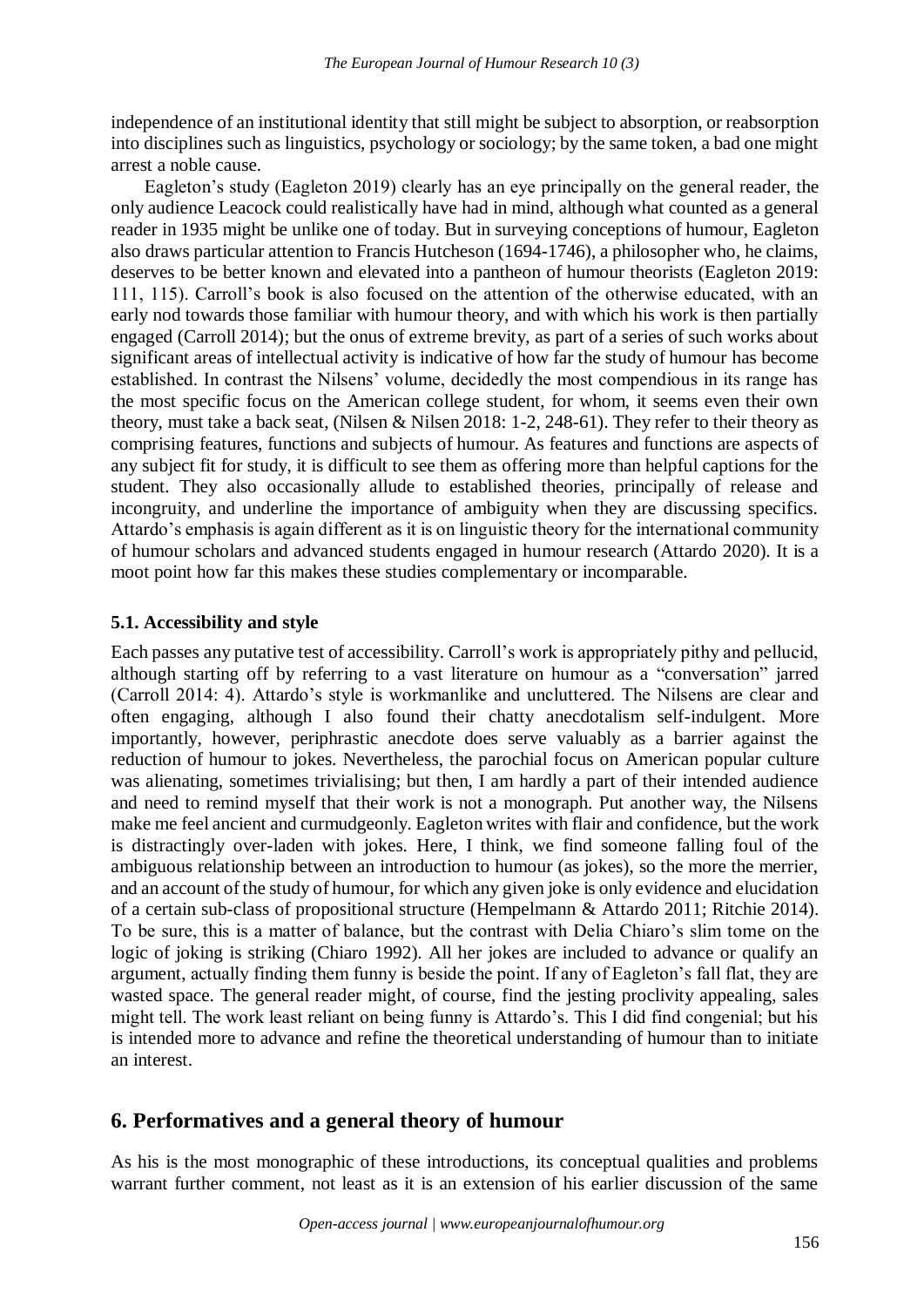themes (Attardo 1994). In contrast to the Nilsens whose title displays a rather loose understanding of the word language, Attardo's is properly a linguistic investigation, extending some of his earlier work into adjacent communicative systems. Whether linguistic theories need be, or can be sufficiently accommodating to include, for example, music, dance and painting is clearly work in progress. Linguistic humour is largely propositional, playing with truth functions, contradictions and probabilities in language is predominant; and it is not clear to me that there can be such functions in dance or painting. To help deal with the issue, Attardo makes some superficial use of John Austin's philosophy of performative action; yet a more nuanced use of Austin would probably have proved distracting: the problem endemic to introductions in a nutshell. He treats the performative and the attendant Austinian notions of illocutionary and perlocutionary force broadly and as less troublesome than they have proved to be; but Attardo's discussion stands mainly as a prelude to a more detailed account of Semantic Script Theory that Attardo and Raskin have done so much to develop (Attardo 1994; Raskin 1985).

It is, however, some notion of the performative that holds at least some promise for the incorporation of non-linguistic sign-systems into the general theory that is yet to be established. At what cost to the discrimination of the class of performative verbs is another matter. To treat humour texts as performatives in any Austinian sense is questionable, for Austin's concerns were with analysing everyday statements in immediate contexts of discourse. This would naturally include much humour not least the script of a joke, but not extended humorous texts like Laurence Stern's *Tristram Shandy* (1759) or Lewis Carroll's nonsense poem *Jabberwocky* (1871). Using Austinian conceptions to make sense of them would be difficult without sacrificing philosophical interest and precision.

#### **7. The faith in universality**

Attardo, like the other authors here and many others is also committed to the view that humour is a universal, as Escarpit was not. Usually this is a rather unspecific expression of faith or enthusiasm. Hence Carroll's implicit imperative – we see humour everywhere, so we need to understand it. In contrast, Attardo does look at what he takes to be some of the entailments of universality, only to reveal the fragility or limited value of the belief, that sometimes sits uneasily with his insistence that humour should be regarded as an "umbrella term." Oddly, he regards humour as genetically encoded (Attardo 2020: 300); but it is hard to see what this might mean given the contingent range of discursive phenomena sheltered under the umbrella.

He also argues cautiously that all puns (taken as a sub-set of humour) must be translatable (Attardo 2020: 360-4). In the 18<sup>th</sup> century, Joseph Addison writing in the *Spectator* believed something similar, and concluded that those that are not translatable, are meaningless. I think, however, that the criterion of necessary translatability is too demanding. We might recognise that something was intended to be humorous, or would work as a pun in one language without finding it intelligible or identifiable as a pun in our own. Puns can arise only because of the specific phonetics and vocabulary of a given language and they are not necessarily humorous, or intentional. Some suitable features may be shared by groups of languages, so some puns might readily be translatable. Certainly an obscure pun in a source language might be explained to make it intelligible in its target tongue, but this would be to admit that the joke or pun itself is not being translated. There is a difference, in short, between translating a locution and conveying its status. The homophonic pun in *utopia* only works in spoken Greek, or perhaps in the way Greek was pronounced in the sixteenth century – the *u* being a transliteration of the similarly sounded diphthongs prefixing *topos*, (place) indicating the non-existent (*ou*) or the best (*eu*). Thomas More's Latin sub-title for *Utopia* is an oblique gloss on the pun, not a translation of it. European languages do not have the resources to translate logographic puns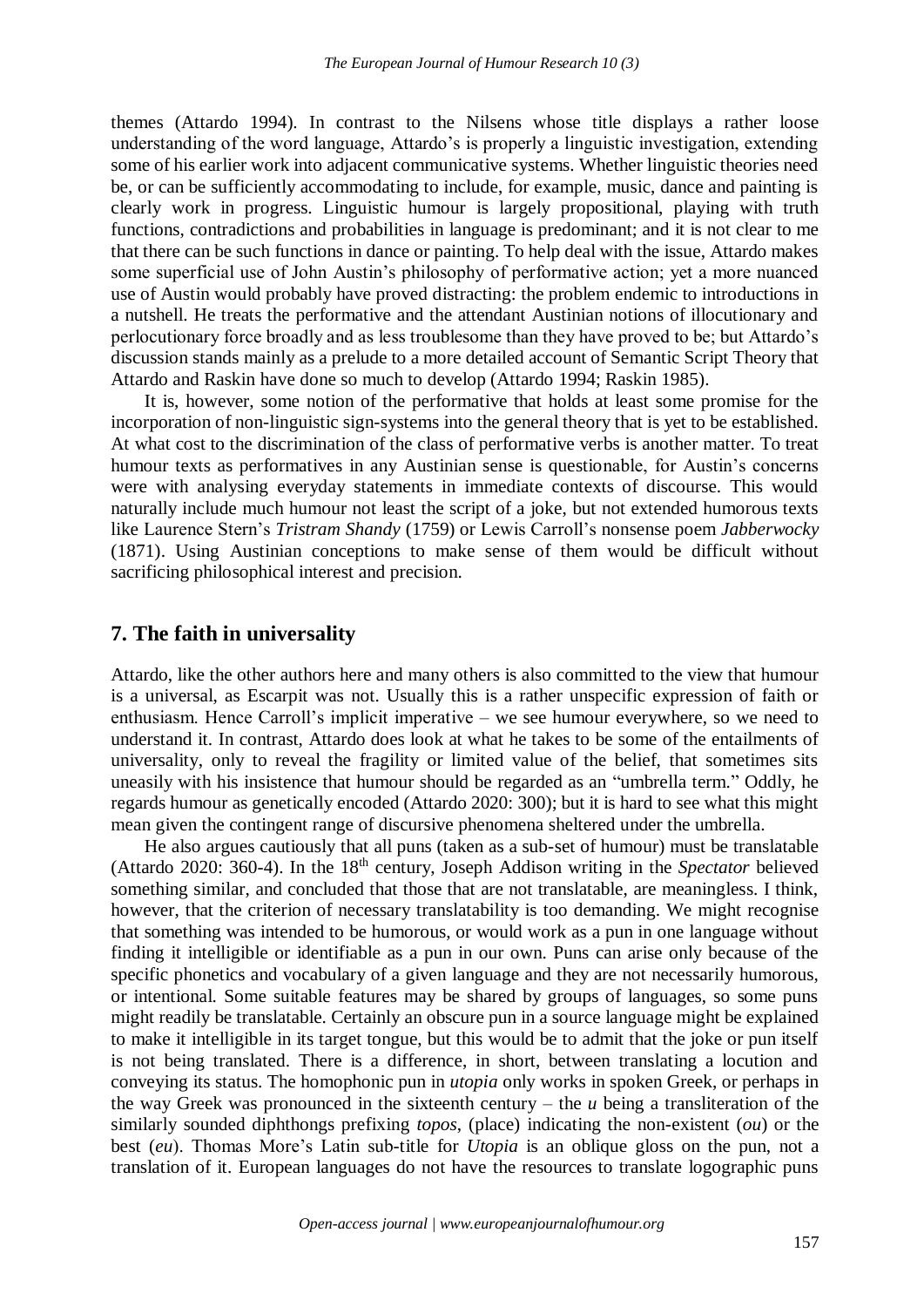possible in Japanese *kanji*, but we might still reasonably understand enough of what is going on in a pictograph (Takanashi 2007) to place it under the aegis of humour. Attardo had no need to nail his colours to the mast of the universally accessible pun, but the problem of translatability runs deeper.

## **7.1. Translating humour**

Translation is recognised to be a malleable notion, at its strongest amounting to pretty strict equivalence, at its weakest conveying only an analogous intelligibility. Much humour might be fairly easily translatable between reasonably similar languages; but universal translatability is a proposition that is most plausible as we approach the extreme of maximal equivalence. Leaving aside the difficulties raised by there being differing criteria for equivalence, the semantic substitution of terms for traffic directions, for example, would seem to be pretty straightforward, but this is hardly paradigmatic of translation across its full range. Thus, with translated poetry the process is creative. This is why poetic translation has traditionally been undertaken by poets, often for readers perfectly familiar with the original and its language. Translation, as Umberto Eco has persuasively argued, involves cultural as well as linguistic negotiation (Eco 2003). It is counterintuitive to think that translating humour or a humorously intended pun, is an exception, or needs to be if humour is a universal. Rather, it would appear to illustrate Quine's argument that synonymity of terms between and even within languages is never absolute (Quine 1960). It is a point reinforced by linguistic field theory on which Attardo draws. It is, certainly difficult to see how a joke about indefinite articles in English could be translated into a language that lacks that grammatical class altogether.

## **8. Perpetuating the myths of humour theory**

Some version of a universality thesis is also accentuated by what seems remarkably commonplace in humour studies, the belief that theories of humour stem from antiquity: what is now taken to be universal has always been acknowledged. Here we have the clearest instance of the mythologising propensities of introductions. Attardo advances this notion of humour theory's antiquity (Attardo 2020: 19; also Attardo 1994: 19-25). Attaching an august lineage to the study of humour clearly has promotional appeal, and so can be expected in introductory works, but it does not bear much historical scrutiny. This is not least because it is heavily dependent on the effective equation of laughter with humour, or the assumption of a simple causative relation between the two: thus Attardo's assertion that laughter is the perlocutionary effect (the only one?) of humour (Attardo 1994: 13). Even if considered in isolation, laughter and humour are hardly co-extensive terms allowing us to see humour everywhere on the evidence of laughter (Attardo 2020: 300). Their becoming so closely associated is part of relatively recent linguistic and conceptual changes. As an occasional cognate term for jest, the word humour only begins to be used as a general classifier in England towards the end of the  $17<sup>th</sup>$  century, erratically becoming a porous one during the  $18<sup>th</sup>$ , and modifying a predominantly negative attitude to laughter. Hitherto this physiological phenomenon had been understood in rather different terms. It seems also to have been only from the 19<sup>th</sup> century that laughter became normally regarded as an expression of humour, and humour consolidated as praiseworthy by the invention of the negative antonym, *humourless* (c. 1850). As Daniel Wickberg has argued, we also have to wait until then for the notion of a sense of humour to be articulated (Wickberg 1993; 1998). Of the authors discussed, only Eagleton faces up squarely to the importance of a distinction between laughter and humour, albeit then forgetting all about it (Eagleton 2019: 1- 6; cf. 37-40, 80, 90, 131).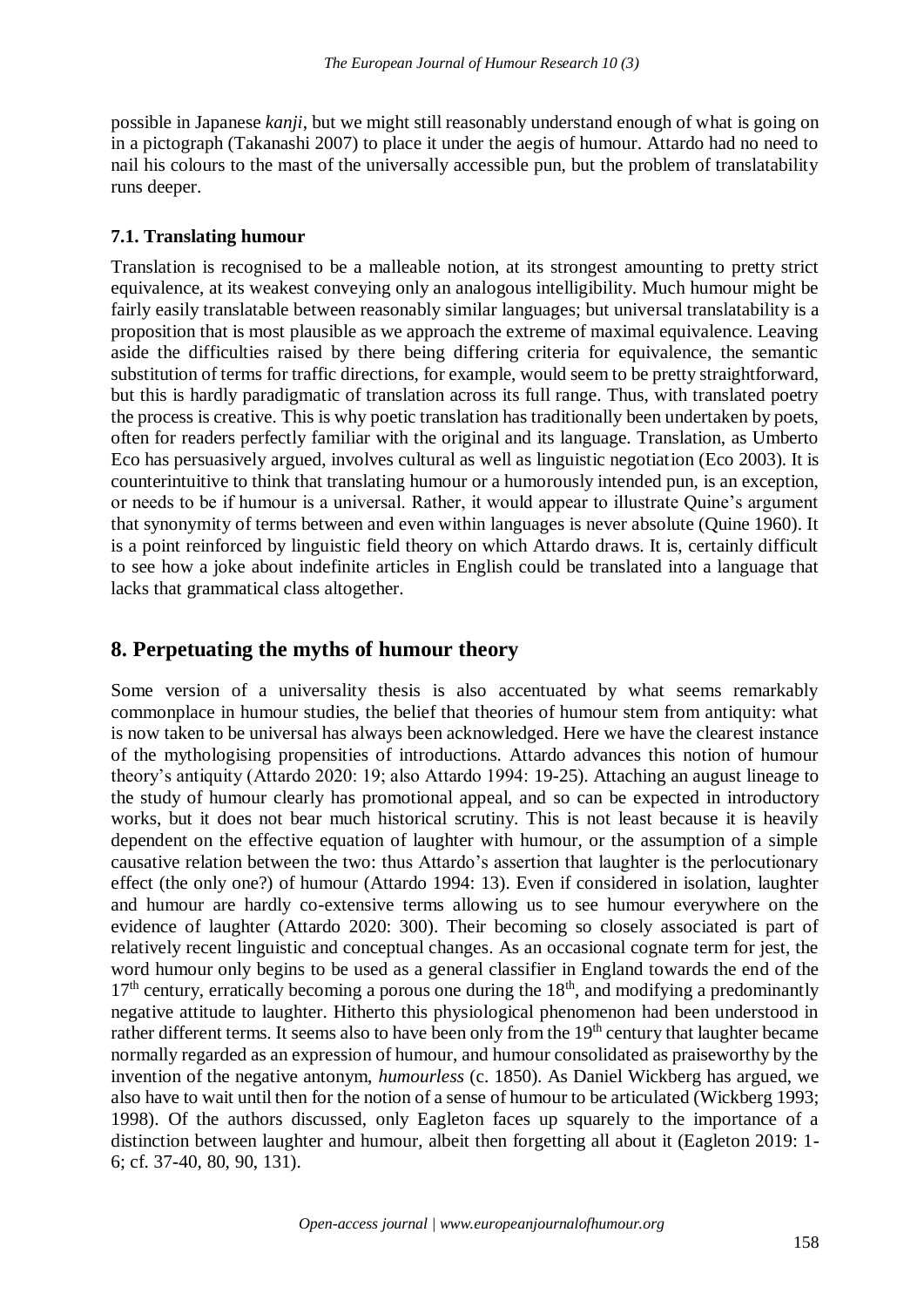Certainly Attardo's work would have been better without the catechistic nostrums about Plato, Aristotle, Cicero, Quintilian, their definitions of humour, and without the "grandfather" of the superiority theory of humour, Thomas Hobbes (Attardo 2020: 20). Superiority is a theory of considerable power (Carroll 2014: 9-10) or so implausible it is almost funny (Eagleton 39). Either way, Hobbes is stuck with it. What we tell you four times must be true; but on the evidence provided, these authors show little acquaintance with what Hobbes actually wrote about laughter, not humour, nor sufficient familiarity with more than a paragraph from *Leviathan* (Condren 2020: 32-5). But to repeat, we are dealing here with introductions. Nevertheless, in effect, they help perpetuate communal myths, as *Peter Parley* helped keep alive an Ussher-like chronology of the world. Similarly, early encyclopaedias as synthesising cribs kept theories like humoral theory on life support when the word humour was beginning to have independent meaning and professional physicians were turning to other forms of explanation (for discussion, Yeo 2003; 2010). It remains, however, a tribute to Attardo's study in particular, that anyone seriously interested in exploring and explaining linguistic humour ought to engage with it; it is as close as we get to the introduction as a building block for advanced study.

#### **9. Democracy in America**

With a taste for imperious generalisation, Alexis de Tocqueville predicted that democracy in America would result in the triumph of the lowest common denominator. This may yet to be realised, nevertheless there is the starkest of contrasts between Attardo's focus on an educational minority and the Nilsen's single-minded attention to the American college student, leaving even the general reader hardly in sight. Easy accessibility is paramount and their text comes complete with power-point presentations (each concluding with images of gratuitous self-promotion) and questions to fix the attention of the instructor, points of departure. There are even introductory chapter outlines for those subject to distressed concentration (Nilsen & Nilsen 2018: 3-12). Herein is clear recognition that humour must be traced well beyond the linguistic; but it may also indicate sensitivity to an increasing reliance on the visual among student bodies, as familiar with the intellectual minimalism of emoji as they are with extended prose. Irrespective, for the Nilsens the presence of purely visual humour is simply a manifestation of humour's variety; it is hardly treated as a problem standing in the way of a universal theory, of which I suspect they may be sceptical.

The strength of their work is to display a wide range of topics in which humour can always be found and enjoyed. Thus in encouraging students to look for humour themselves they do succeed in casting light principally on aspects of American popular culture. This achievement is not to be discounted, but the beam of attention shifts between heterogeneous topics so speedily that we are left with only a sketchy superficiality. Nothing, they insist, should be out of bounds given sufficient empathy with the subject; both censorship and the pressures of political correctness should be resisted (Nilsen & Nilsen 2018: 3). Yet, as they discuss no criteria for the determination of sufficient empathy, they leave us with little more than a motherhood statement justifying eclectic enthusiasm. A short chapter on parody, satire and irony in art concludes with a list of famous artists who have incorporated humour in their work (Nilsen & Nilsen 2018: 36- 9); how, why, when and of what kinds we are not told. Cultural literacy is having heard of someone. It is time to move on.

The range of topics extends from humour in business, philosophy, sociology, to gerontology (jokes about the old), to journalism, the performing arts, naming, sporting mascots, rhetoric, religion, and late night television. This, apart from jokes about American politicians comes close to exhausting the topic of politics. The chapter on history is distracted by its attention to television sit-coms and the development of soap opera from American advertising. Much of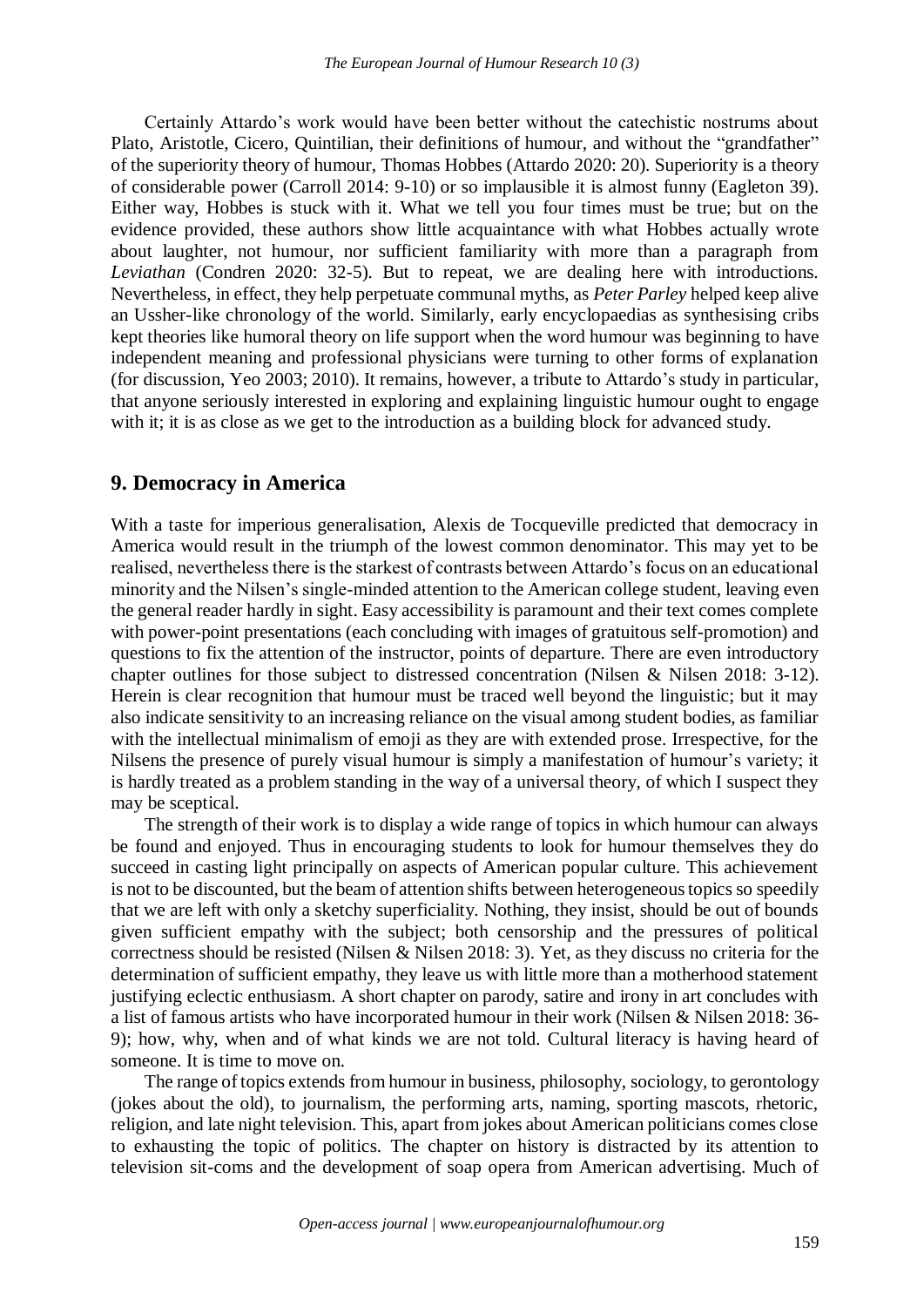what is discussed as humour in music, complete with the names of humorous composers (more cultural literacy), deals not with music but words, from hip-hop spelling to lyrics and libretti (Nilsen & Nilsen 2018: 205-17, 234-7).

It is unclear whether humour is ontologically ubiquitous, is a function of epistemology, a way of seeing, or of ethics (requiring the imperative of empathy), or a variable mix of these possibilities depending on the topic already deemed humorous – a sort of umbrella term with holes in it. Consequently, I found no sustained discrimination between what we can see as funny and intentional humour, a problem with regard to making discriminate sense of irony. Irrespective of monographic expectations, there is something unsatisfactory here. Coherence is given principally by tone and the alphabetical order of chapter headings, one thing does indeed come after another. I'm left with the impression that we are not that far from the world of *Peter Parley*, especially given the authors' avuncular informality, except that Parley's little readers have grown into college students. This is why put less kindly, there is sometimes just an echo of Murphy A. Sweat giving the low-down on great lit. to the jocks before they go off to the game – he's from Yale (Crews [1964] 1972: 65-74). Frederick Crews brilliantly satirised the casebook attitude that enshrines the educationally unadventurous, and that may even have an origin in *Peter Parley's Method of Telling About Geography*. Indeed, the Nilsens' points of departure occasionally sound a trifle like Crews in full flight – write a 200 word essay "on a place – real or imagined – that has visual imagery." (Nilsen & Nilsen 2018: 41). Perhaps an emoji for ironic amusement might suffice – but it seems that in emoji world there is no difference between satire, irony and sarcasm.

The questions raised by the formulaic and undemanding approach to teaching are disquieting ones of which the Nilsens must be well aware. They are experienced and knowledgeable teachers and every so often there is genuine insight in the flow of illustration: but is so little to be expected of levels of sustained student interest, capacity or, crucially, available time for study, that funny pictures and simple questions to stimulate opinions have to be provided? Are instructors assumed to be so lacking in expertise that such props are needed to guide them? These questions are neither rhetorical nor dismissive: the Nilsens may simply be biting bravely on the bullet points of educational reality in much of the United States. Above all, is celebration assumed to trump analysis; if so, what are the ramifications for taking the study of humour, or humour studies seriously? Given their own announced sense of humour, it is difficult to imagine that their introduction is excluded from its purview, and that they cannot see a certain irony in the final product having the imprimatur of a university press.

## **10. Conclusion**

This work returns us to the beginning, accentuating the diversity of approach and purpose that the introductory survey can have. If humour might be considered an umbrella term, so might the introduction, leaving us with few clear and decisive criteria for comparison. Yet like humour the introduction also might be informative beyond its subject matter. Each of these volumes rehearses articles of faith that tell us more of the orthodoxies of humour studies than of humour's range or history. Moreover, it is interesting that in publishing the Nilsen's work Cambridge University Press is dipping its toe into shallow waters that are taken to be so extensive. How close we can come to a map of them without a vestige of land in sight is yet to be revealed.

#### **References**

Attardo, S. (2020). *The Linguistics of Humour: An Introduction*. Oxford: Oxford University Press.